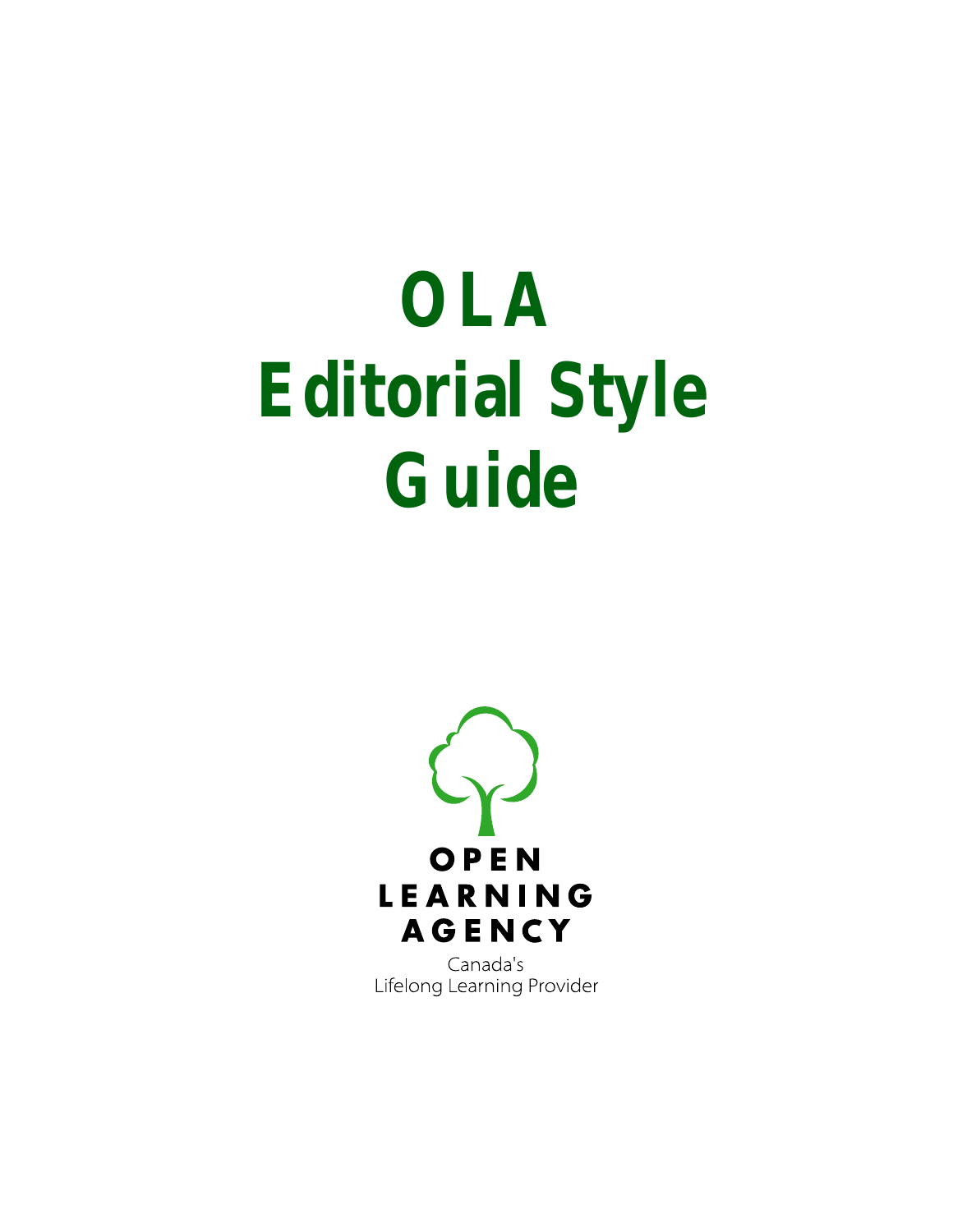**Contributors and Reviewers, Third Edition:** Jim Wright, Nancy Wilson, Carolyn Gisler, Richard Abercrombie, Janet Bartz, Joyce Wong

.

**Acknowledgments:** Thanks are extended to the many other members of the OLA community who have contributed to editions of this guide.

#### **Copyright © 2000, 1992, 1989 Open Learning Agency**

All rights reserved. No part of this work may be reproduced in any form by any means without permission in writing from the Intellectual Property Office, Open Learning Agency.

Open Learning Agency 4355 Mathissi Place Burnaby, British Columbia V5G 4S8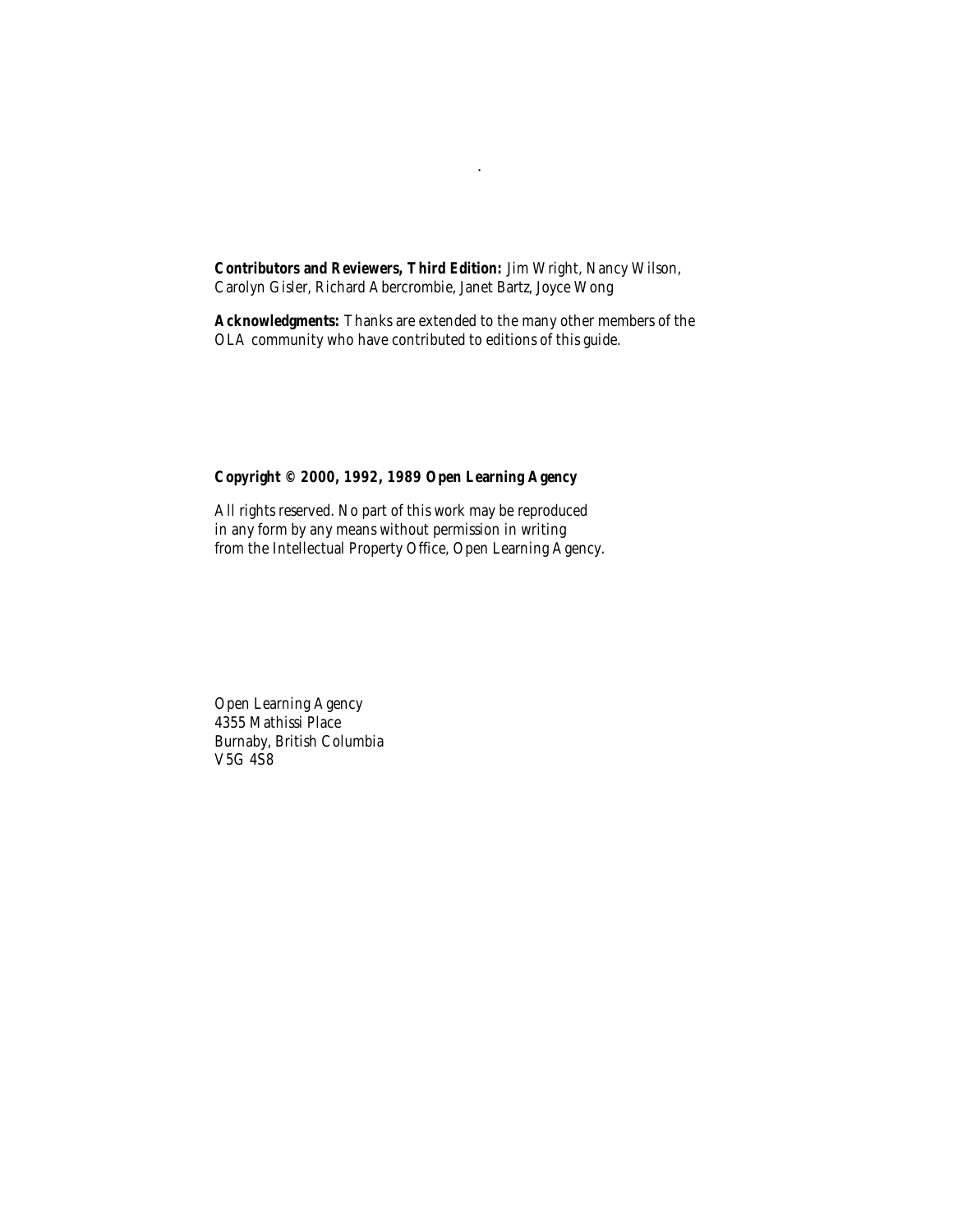# **Contents**

| Purpose of the OLA Editorial Style Guide | 1  |
|------------------------------------------|----|
|                                          | 1  |
|                                          | 1  |
|                                          | 2  |
|                                          | 3  |
|                                          | 5  |
|                                          | 6  |
|                                          | 8  |
|                                          | 8  |
|                                          | 8  |
|                                          | 9  |
| Bibliographies/Reference Lists           | 11 |
| Appendix A: Proofreading Marks           | 12 |
| Appendix B: OLA Style Checklist          | 13 |
| Appendix C: OLA Spelling Checklist       | 14 |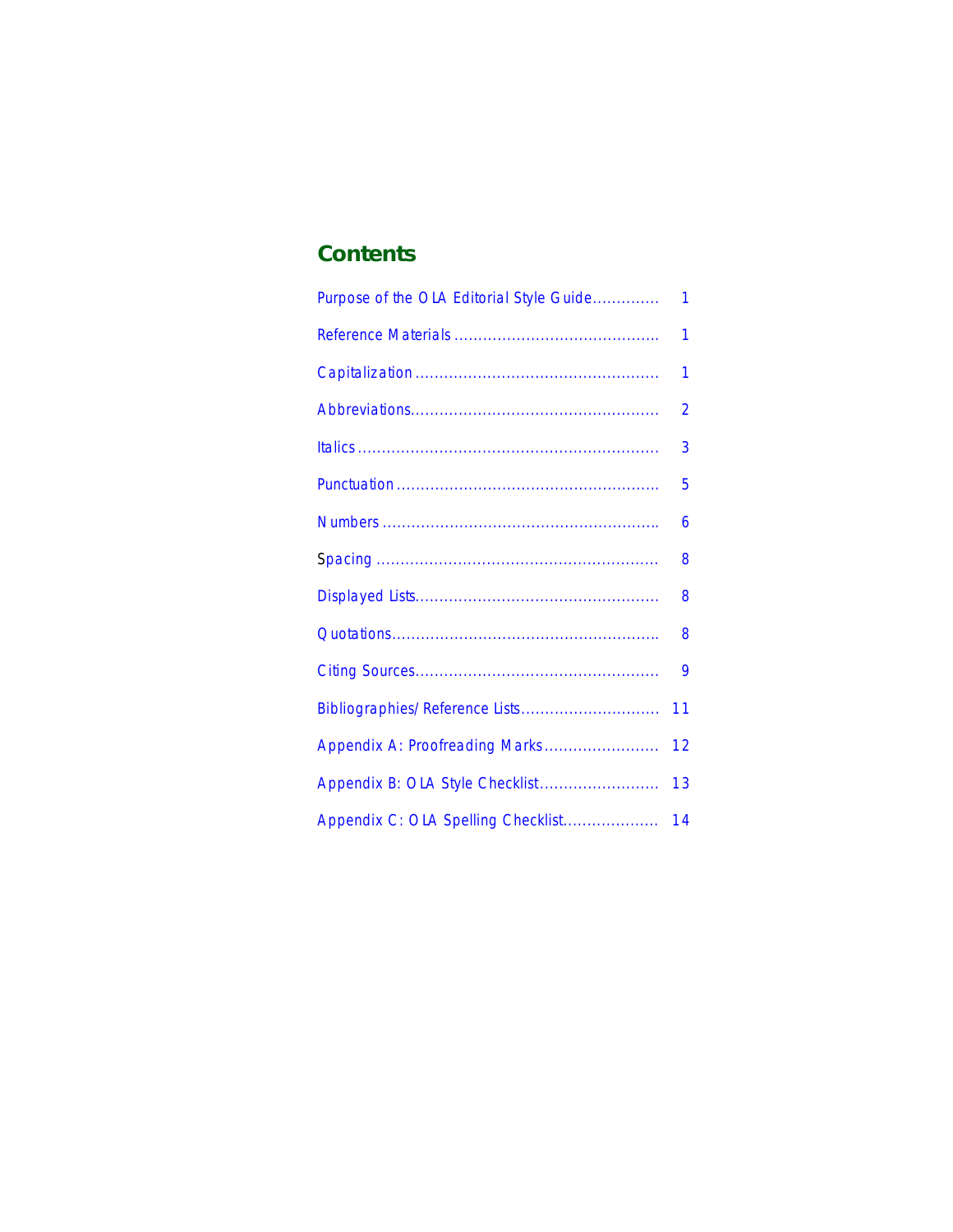This document is especially relevant to instructional development but has been approved for use throughout the Open Learning Agency. It is one of these three principal guides in the *OLA Guidelines Series:*

- ! *OLA Editorial Style Guide*
- ! *OLA Fairness to All Guide*
- ! *OLA Copyright Guide*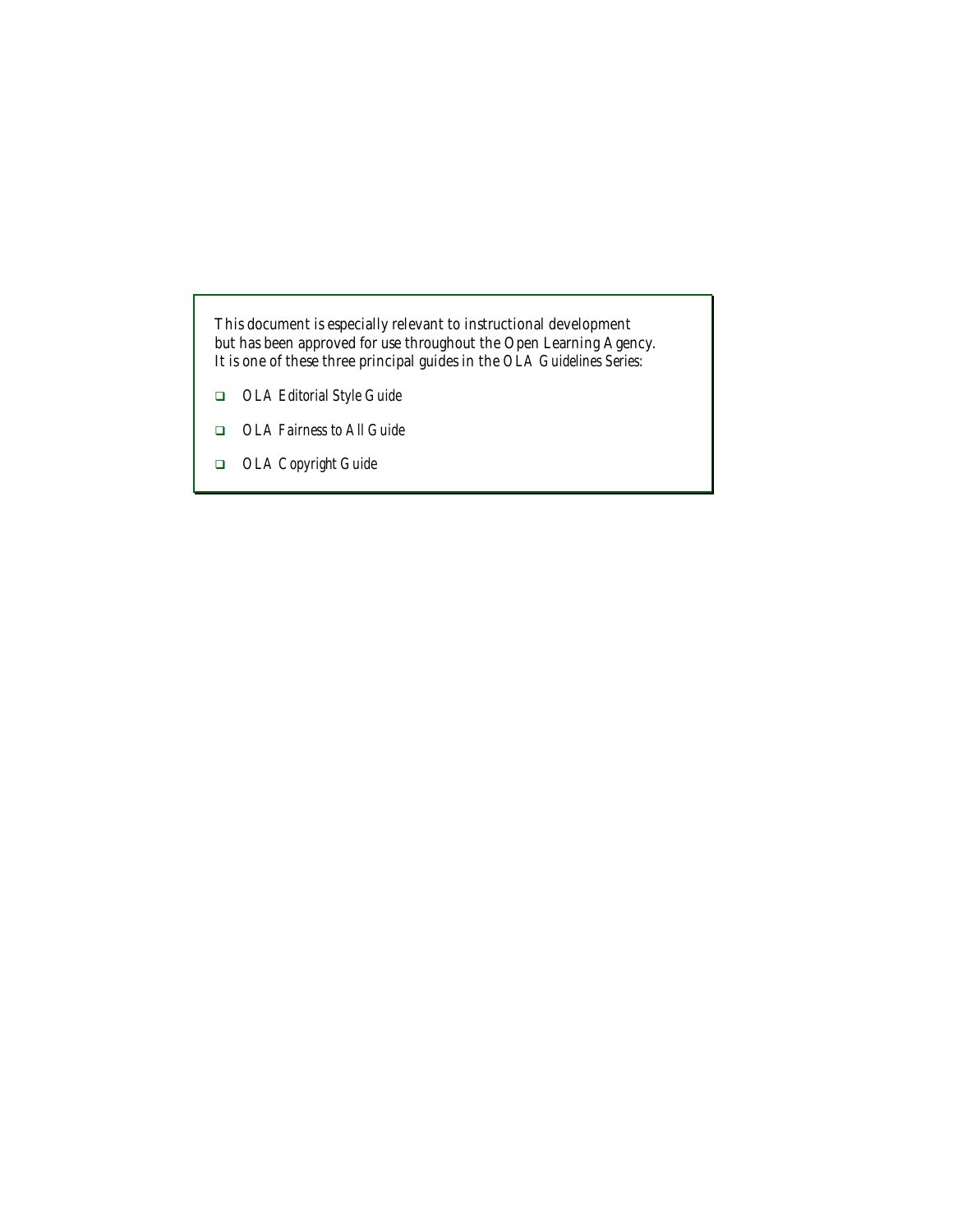# <span id="page-4-1"></span>**Purpose of the** *OLA Editorial Style Guide*

The *OLA Editorial Style Guide* is part of a series of style guidelines prepared for Open Learning Agency employees and contractors. The purpose of these guidelines is to enhance quality and consistency in OLA documents.

The *OLA Editorial Style Guide* is normally followed in all OLA documents—print, electronic, and broadcast. It is a set of default conventions; i.e., it is followed in all writing and editing functions except where the project leader has specified variations. (Recommendation: Keep the "List of Style Variations" with the project documents, with easy access for ongoing reference.)

## <span id="page-4-2"></span>**Reference Materials**

- Our editorial style generally follows *The Chicago Manual of Style.* Refer to *Chicago* for detailed **General** information, but follow the *OLA Editorial Style Guide* in the occasional instances in which the styles differ.
- For spelling, generally follow the first entry in *The Canadian Oxford Dictionary.* Refer to Appendix C in this guide for a spelling checklist. **Spelling**

| and Usage | <b>Hyphenation</b> For hyphenation and usage, also follow Canadian Oxford.                                                                                      |
|-----------|-----------------------------------------------------------------------------------------------------------------------------------------------------------------|
|           | Metric Usage For information on metric usage, refer to the Canadian Metric Practice Guide or the Metric<br>Editorial Handbook (Canadian Standards Association). |

# <span id="page-4-0"></span>**Capitalization**

Headings In headings and titles of works such as books, journals, articles, and OLA courses, capitalize:

- $\Box$  The first and last words **and Titles**
	- $\Box$  Nouns, pronouns, verbs, adjectives, adverbs, and subordinating conjunctions
	- The second word in a hyphenated compound if it has equal force with the first word or is a proper noun or proper adjective
		- $\triangleright$  Seventeenth-Century Literature
		- $\triangleright$  Make-up Artists

In headings and titles, do not capitalize:

- ! Coordinating conjunctions, such as *and*, *but*, and *or*, and prepositions, such as *except*, *toward*, and *at* (unless the conjunction or preposition is the first or last word)
- ! The *to* in infinitives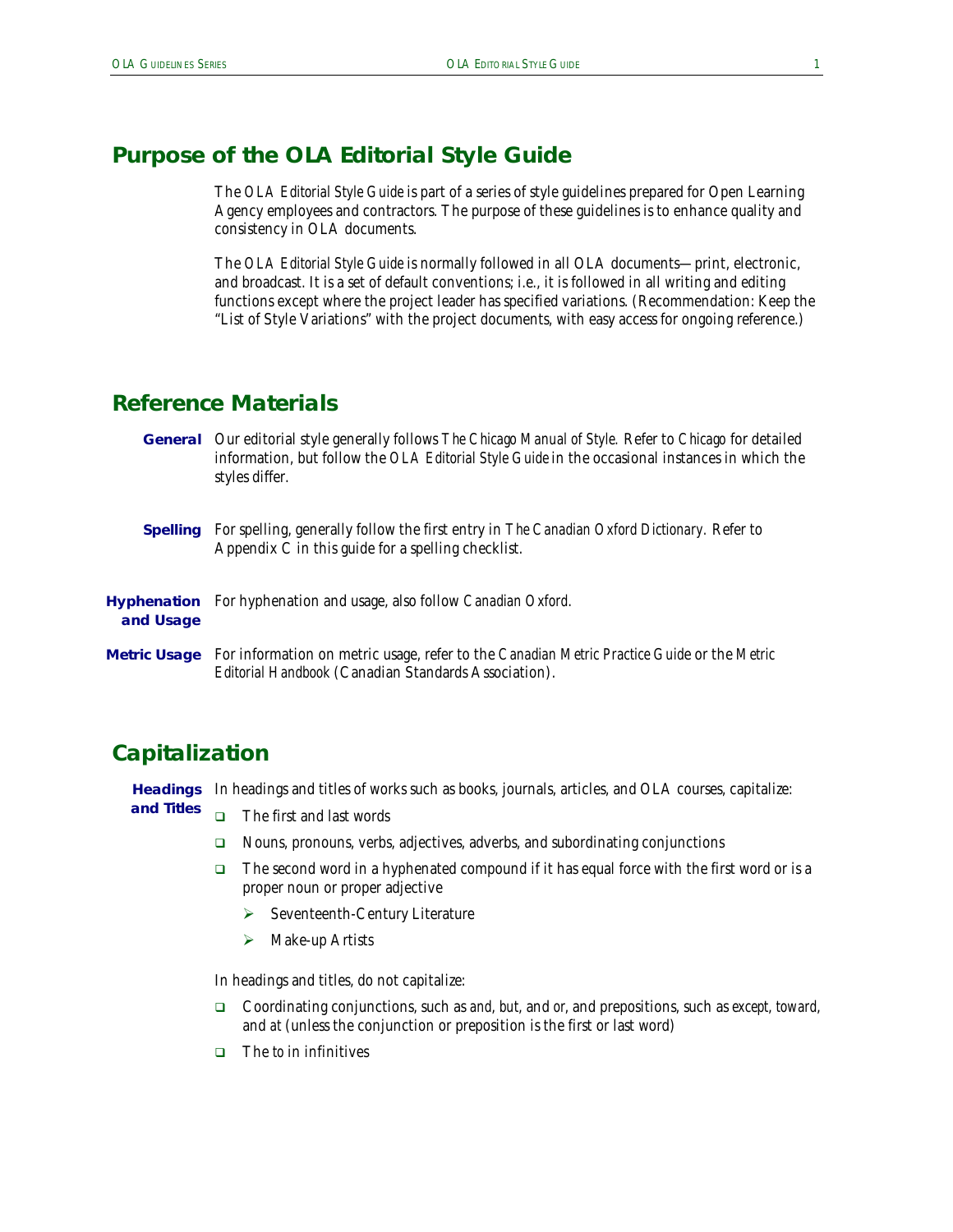| <b>OLA Course</b> Capitalize in-text references to OLA course components. |                            |  |  |
|---------------------------------------------------------------------------|----------------------------|--|--|
| <b>Components</b> $\triangleright$ Unit 1                                 | $\triangleright$ Table 1.1 |  |  |

- $\triangleright$  Assignment 1
- 
- 
- $\triangleright$  Course Manual
- $\triangleright$  Practice Exercise 1.1  $\triangleright$  Figure 1.1
- 
- $\triangleright$  Assignment File
- $\triangleright$  Answer Key
- $\triangleright$  Tutor Marked Assignment Form

Agencies Capitalize the names of companies, ministries, commissions, etc.

- $\triangleright$  the Ministry of Economic Development
- $\triangleright$  the Labour Relations Board
- $\triangleright$  the Chamber of Commerce

**Titles of** Do not capitalize titles following a personal name or used alone in place of it.

- $\triangleright$  the prime minister of Canada **Persons**
	- $\triangleright$  the king of England
	- $\triangleright$  the chairman of the UBC Department of History

# <span id="page-5-0"></span>**Abbreviations**

- In Text Avoid abbreviating in general text unless you have first provided the full term, normally with the shortened form in parentheses. (The names of agencies, unions, associations, etc., are often abbreviated after one spelled-out use.)
	- $\triangleright$  Donald Smith drove the symbolic "last spike" of the Canadian Pacific Railway (CPR) at Craigellachie, BC. The CPR bound Canada from Nova Scotia to British Columbia.

**Periods with** Generally follow the punctuation used with abbreviations in *Canadian Oxford*.

- **Plurals** To form the plural of an acronym, just add an *s*.
	- # NGOs and URLs, *not* NGO's and URL's
- **Social Titles** Abbreviate social titles, whether with full name or with surname only.
	- $\triangleright$  Mr. Mille Mme (Note: Also write "Ms." like an abbreviation, even though it is not a shortened form.)
	- Use *page* or *pages,* rather than *p.* or *pp.,* in text. **Pages**(The abbreviations are acceptable in parenthetical references.)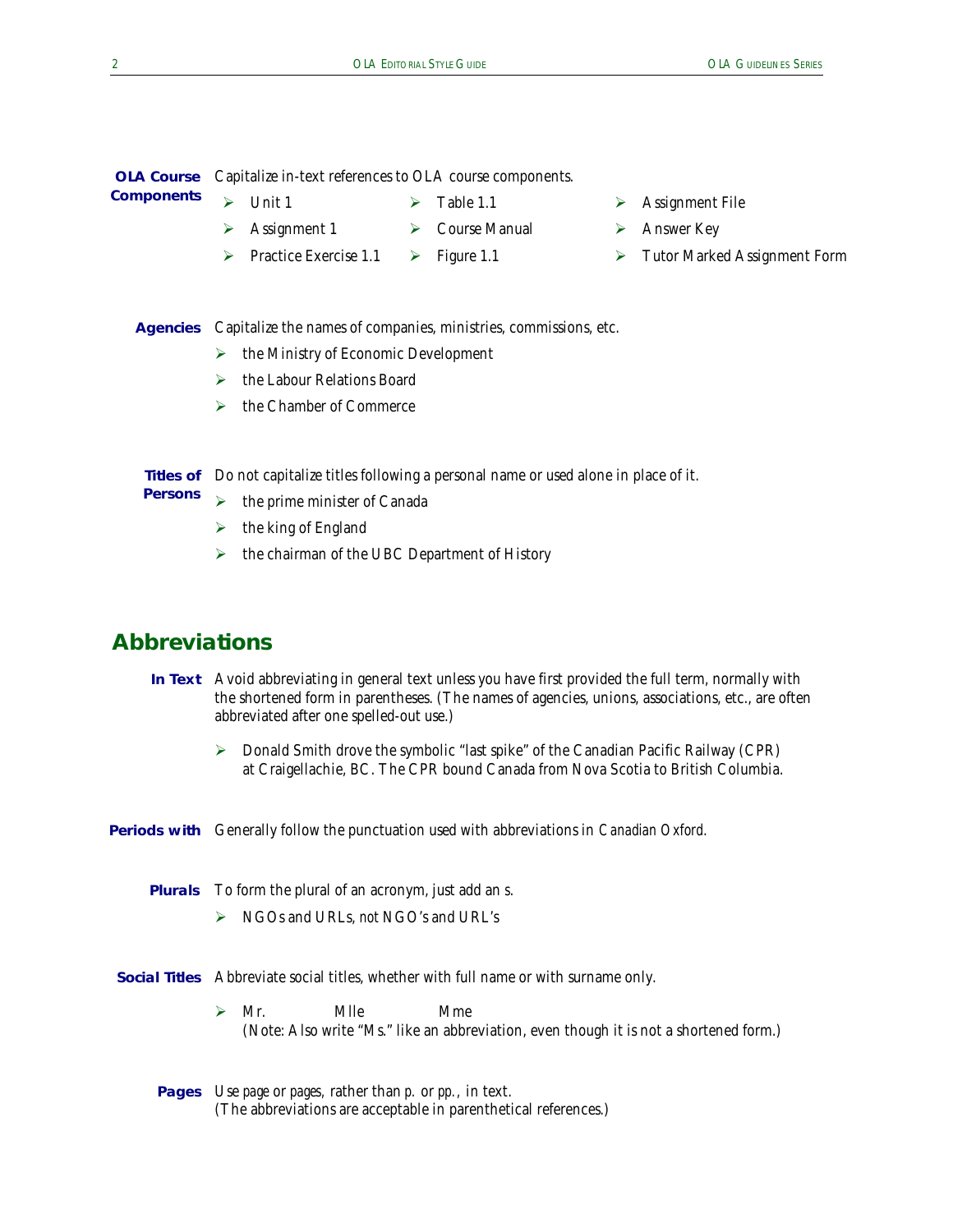|                                   | <b>Metric</b> Never use periods with metric symbols. |                         |                                |                |                                                                                                                                                                                                                        |  |  |
|-----------------------------------|------------------------------------------------------|-------------------------|--------------------------------|----------------|------------------------------------------------------------------------------------------------------------------------------------------------------------------------------------------------------------------------|--|--|
| <b>Measure</b>                    | ↘                                                    | cm                      | m                              | km             | L                                                                                                                                                                                                                      |  |  |
| <b>Imperial</b><br><b>Measure</b> | ↘                                                    | lb.                     | in.                            | qt.            | Note that Canadian Oxford uses periods with imperial abbreviations.<br>yd.                                                                                                                                             |  |  |
| <b>Degrees</b>                    | $\blacktriangleright$                                | B.A.                    | M.A.                           | B.Sc.          | Academic Note that Canadian Oxford uses periods with abbreviations for academic degrees.<br>Ph.D.                                                                                                                      |  |  |
| Time                              | ⋗                                                    | a.m.                    | p.m.                           | BC             | Note how Canadian Oxford abbreviates terms related to time.<br>AD                                                                                                                                                      |  |  |
| <b>Territories</b>                |                                                      |                         | follow one style consistently. | <b>Modern</b>  | Provinces/ The current abbreviations for the provinces and territories of Canada do not use periods.<br>However, the traditional abbreviations do use periods. In any single course or document,<br><b>Traditional</b> |  |  |
|                                   | ⋗                                                    | Alberta                 |                                | AB             | Alta.                                                                                                                                                                                                                  |  |  |
|                                   | ⋗                                                    | <b>British Columbia</b> |                                | BC             | B.C.                                                                                                                                                                                                                   |  |  |
|                                   | ⋗                                                    | Manitoba                |                                | MB             | Man.                                                                                                                                                                                                                   |  |  |
|                                   | ⋗                                                    | New Brunswick           |                                | N <sub>B</sub> | N.B.                                                                                                                                                                                                                   |  |  |
|                                   | ➤                                                    | Newfoundland            |                                | NF             | Nfld.                                                                                                                                                                                                                  |  |  |

| ⋗ | New Brunswick                | NB        | N.B.         |
|---|------------------------------|-----------|--------------|
| ⋗ | Newfoundland                 | NF        | Nfld.        |
| ⋗ | <b>Northwest Territories</b> | NT        | N.W.T.       |
| ➤ | Nova Scotia                  | <b>NS</b> | N.S.         |
| ➤ | <b>Nunavut</b>               | NT        |              |
| ➤ | Ontario                      | ON        | Ont.         |
| ➤ | Quebec                       | PQ        | Que. or P.Q. |
| ➤ | Prince Edward Island         | <b>PE</b> | P.E.I.       |
| ↘ | Saskatchewan                 | SK        | Sask.        |
| ➤ | Yukon Territory              | YТ        | Y.T.         |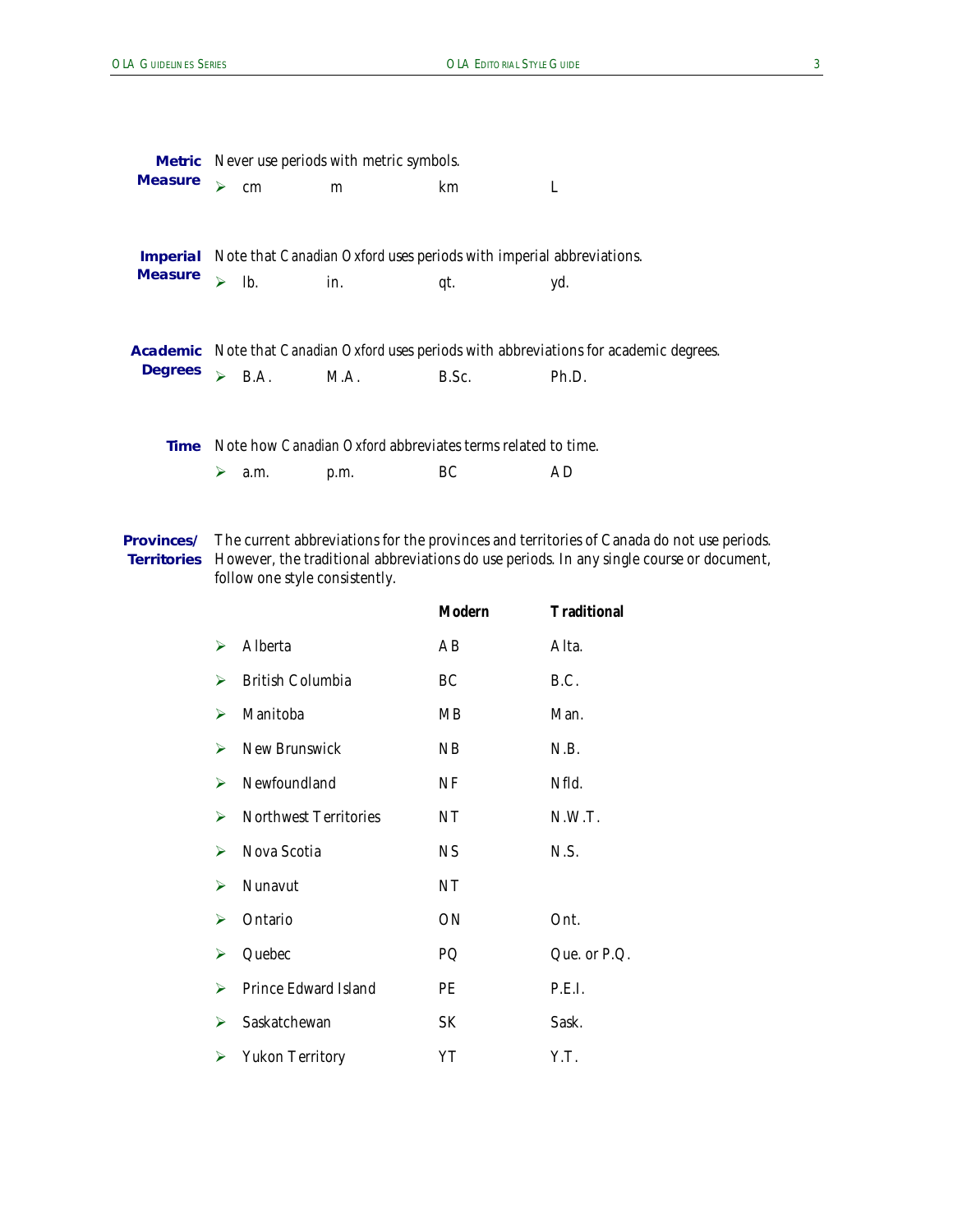## <span id="page-7-0"></span>**Italics**

Italicize the titles of books, journals, plays, separately published poems, long musical compositions, paintings, and films. **Titles**

**Course Titles** Italicize complete OLA course titles referred to in text.

# The course prerequisite is GEOG 230, *Introduction to Human Geography I*.

Note: OLA course codes, such as GEOG 230, do not usually appear prominently (if at all) in documents that will be used by other institutions.

- On first use, italicize key terms, technical terms, philosophical terms, and words that are referred to as words unless the team agrees on an alternative approach. For example, boldface type is often selected for Web use (because italic/oblique type is less legible online) and for new terms, especially ones that are defined in the course glossary. **Key Terms**
	- $\triangleright$  The word *creed* comes from Latin.
	- $\triangleright$  Begin using the philosophy of **caring** that is characteristic of the caring curriculum.
	- Italicize foreign-language words that you think would be unfamiliar to your intended audience. # Several English words related to belief are derived from *credo*, which is Latin for "I believe." **Foreign Terms**
		- Italicize the *sic* in [*sic*]. However, note that we do not italicize certain Latin abbreviations. **[***sic***]**  $\triangleright$  ibid. et al. etc.

Genus/Species Italicize the scientific (Latin) name of a plant or animal. Note that the genus name is capitalized, whereas the species name is lowercased. **Names**

- $\triangleright$  The genus *Smilodan*
- > The species *hartiee*
- $\triangleright$  *Homo sapiens*
- **Variables** Italicize letters (including Greek letters) used as mathematical variables. Use boldface for vectors. Do not italicize abbreviations such as log, tan, cos, cot, sec, csc, and sin.
	- $\triangleright$   $y = -2a \cos$
	- $\triangleright$  p( $\lambda$ ) = det( $\lambda$ **I A**)

Note: It is the responsibility of subject matter experts to follow the standard usage in their field. In science and math, for example, subject matter experts are expected to adhere to standard usage for variables and vectors, using a notation system accepted by the development team.

**Symbols for** Italicize quantity symbols (such as *m* for mass and *V* for volume) to distinguish them from **Physical** SI unit symbols (such as m for metre and V for volt), which are never italicized. Refer to the *Canadian Metric Practice Guide* for a complete list of quantity symbols. **Quantities**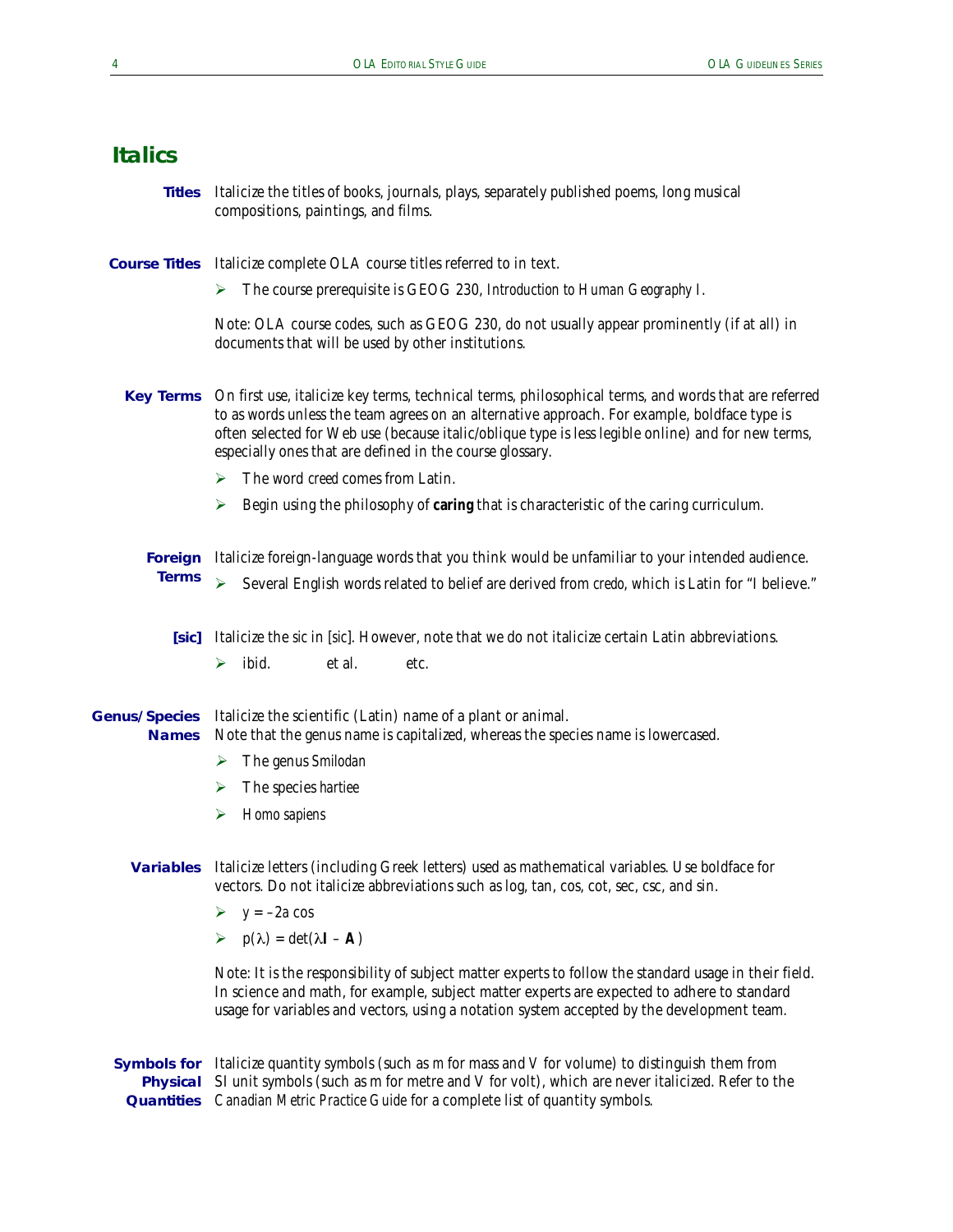# <span id="page-8-0"></span>**Punctuation**

- **Period** When a period appears at the end of a quotation, place it before the closing quotation marks (except after a single letter enclosed by quotation marks).
	- $\triangleright$  The instructor said, "Please read the next section."
	- $\triangleright$  A flaw in this multiple-choice quiz is that the correct answer is usually "c".

Place a comma before the concluding conjunction in a series of items. **Comma**

 $\triangleright$  The curtains are available in red, green, and yellow.

Normally set off the abbreviations *etc.*, *i.e.*, and *e.g.* by commas. However, begin with a semicolon if the *i.e.* or *e.g.* introduces a main clause. (Never begin a sentence with *E.g.* or *I.e.*)

- $\triangleright$  She used many figures of speech, e.g., similes and metaphors.
- $\triangleright$  She used many figures of speech; e.g., she included similes in almost every stanza.

When a comma appears at the end of a quotation, place it before the closing quotation marks.

**Semicolon** When a semicolon or colon appears at the end of a quotation or parenthetical comment, place **and colon** the semicolon after the closing quotation marks, parenthesis, or bracket.

- ► He said, "Read the next two major tragedies for tomorrow"; i.e., we had to read *Hamlet* and *Othello* that night.
- # Study *Hamlet* and *Othello* (the next two major tragedies); for example, be prepared to analyze the protagonists' tragic flaws.

Normally use an initial lowercase letter for the element introduced by a colon. Use a capital only if the element is a formal statement, a quotation, more than one sentence, or an item in a displayed list.

Place the closing quotation marks, parenthesis, or bracket before an exclamation point or question mark unless it is part of the quoted material. **Exclamation Point/ Question Mark**

 $\triangleright$  Did she say, "I want to come too"?

 $\triangleright$  "Can I come too?" she asked.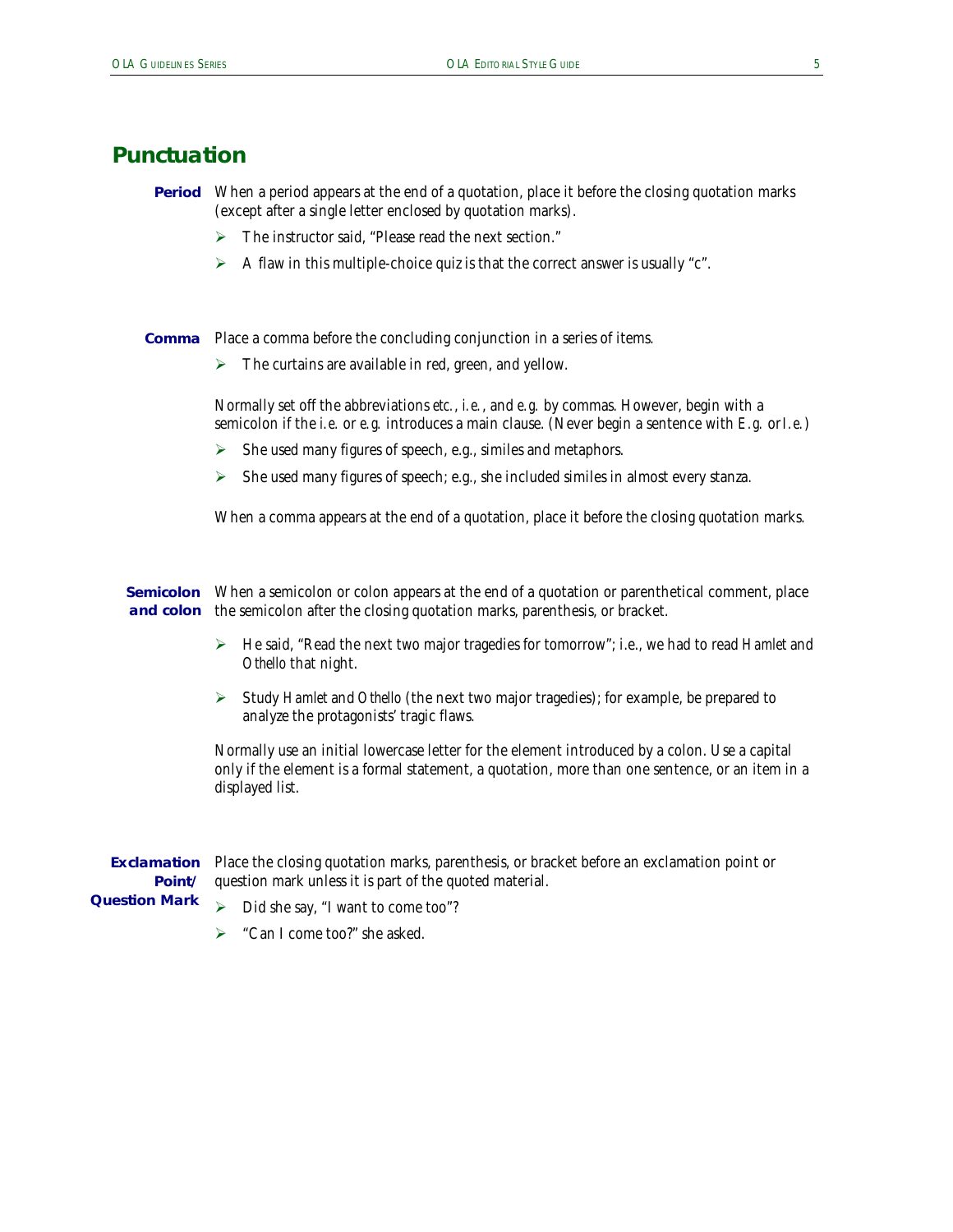- Ellipsis points of three dots indicate an omission of a word or words within a sentence. (Use non-breaking spaces between the dots so that the ellipsis will not be broken at the end of a line.) Also leave a space before and after the ellipsis. **Ellipses**
	- $\triangleright$  "Small communities such as Granville . . . and Cedar Cottage grew into the city of Vancouver," she wrote.

Ellipsis points of four dots (a period, followed by three spaced dots) indicate the omission of at least one of the following:

- $\Box$  The remainder of the quoted sentence
	- $\triangleright$  "There comes a tide...."
- $\Box$  The beginning of the next sentence
- $\Box$  One or more sentences
- $\Box$  One or more paragraphs

If the sentence followed by an ellipsis ends in an exclamation point or question mark, that punctuation is *followed* by the ellipsis points.

- # "What's become of man's great extent and proportion, when himself shrinks . . . to a handful of dust? . . . What's become of his soaring thoughts, when himself brings himself . . . to the grave?"
- Always use *double* quotation marks except for quotations within quotations (single marks **Quotation Marks** enclosed by double marks).
	- > The instructor said, "Please read the section titled 'Punctuation.'"

In in-text references, use quotation marks for OLA unit titles, section headings in OLA units, journal articles, short stories, short poems, and unpublished theses.

- To form the possessive of singular nouns, normally include an *s* after the apostrophe, even with **Possessives** a name ending in a sibilant. Exceptions include *Jesus', Moses',* and other instances where tradition and euphony favour the omission of the final *s*.
	- **►** Burns's poems, but Ulysses' wife
	- URLs Underline URLs (uniform resource locators, i.e., Web addresses).
		- $\triangleright$  For further information on estimating your future pension, refer to http://pensions.gov.bc.ca.

Avoid breaking a URL at the end of a line. However, if you must break a URL, do not use a hyphen; instead, break the URL after a slash.

 $\triangleright$  For further information on citing electronic sources in Turabian, MLA, and APA styles, consult the OLA Student Library Service Website, http://www.ola.bc.ca/ol/services/library/ ecitation.html.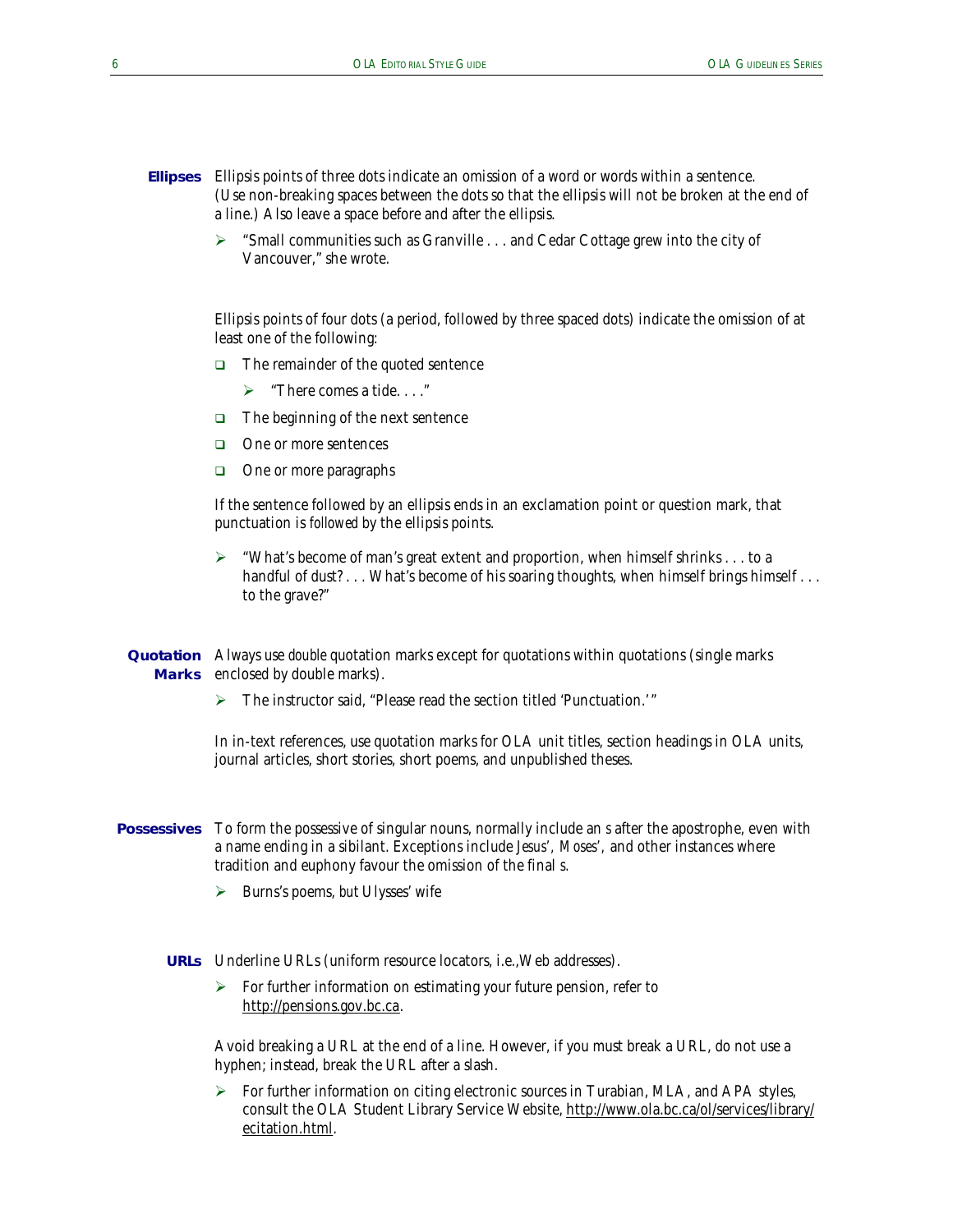# <span id="page-10-0"></span>**Numbers**

- **Spelled** The general rule for numbers in text that is not scientific or statistical is to spell out numbers up to and including one hundred and use figures for those over one hundred. The major exceptions are year numbers and numbers referring to parts of a book.
	- $\triangleright$  56 BC, AD 1988
	- $\triangleright$  Figure 34 on page 12

However, it may be less awkward to use figures if there are many numbers together:

 $\triangleright$  The winning numbers in the lottery were 92, 79, 61, 53, 37, 20, and 12.

Note: Your usage may be different if your course is consistently following a style such as Canadian Press style (for journalism) or APA style (for social sciences and health).

Except for monetary numbers, use a non-breaking space as the triad separator in numbers of at **Triad** least five digits. (When possible, a "thin space" is preferable for appearance reasons.) The triads—groups of three figures—are counted on each side of the decimal. **Separator**

- # 10 000 km, *but* 3000 km
- $\geq$  39 601.341 186 25

Note: The exception is that a space is used in four-digit numbers when they appear in a column with numbers of at least five digits.

**Money** Use a comma as the triad separator in monetary numbers of at least four digits.

 $\geq$  £3,000 \$10,000

Note: In French, the usage is different. For example, the dollar sign appears last, and a comma is used to separate dollars and cents.

**Decimals** Place a zero to the left of a decimal if there is no other digit there.

 $\ge 700 \text{ g} = 0.7 \text{ kg}$ 

No Do not use apostrophes when referring to years and other numerals in the plural.

 $\ge$  ten 5s

**Apostrophe**

 $\triangleright$  the 1980s

**Metric Usage** Use metric measures (rather than imperial measures) wherever possible.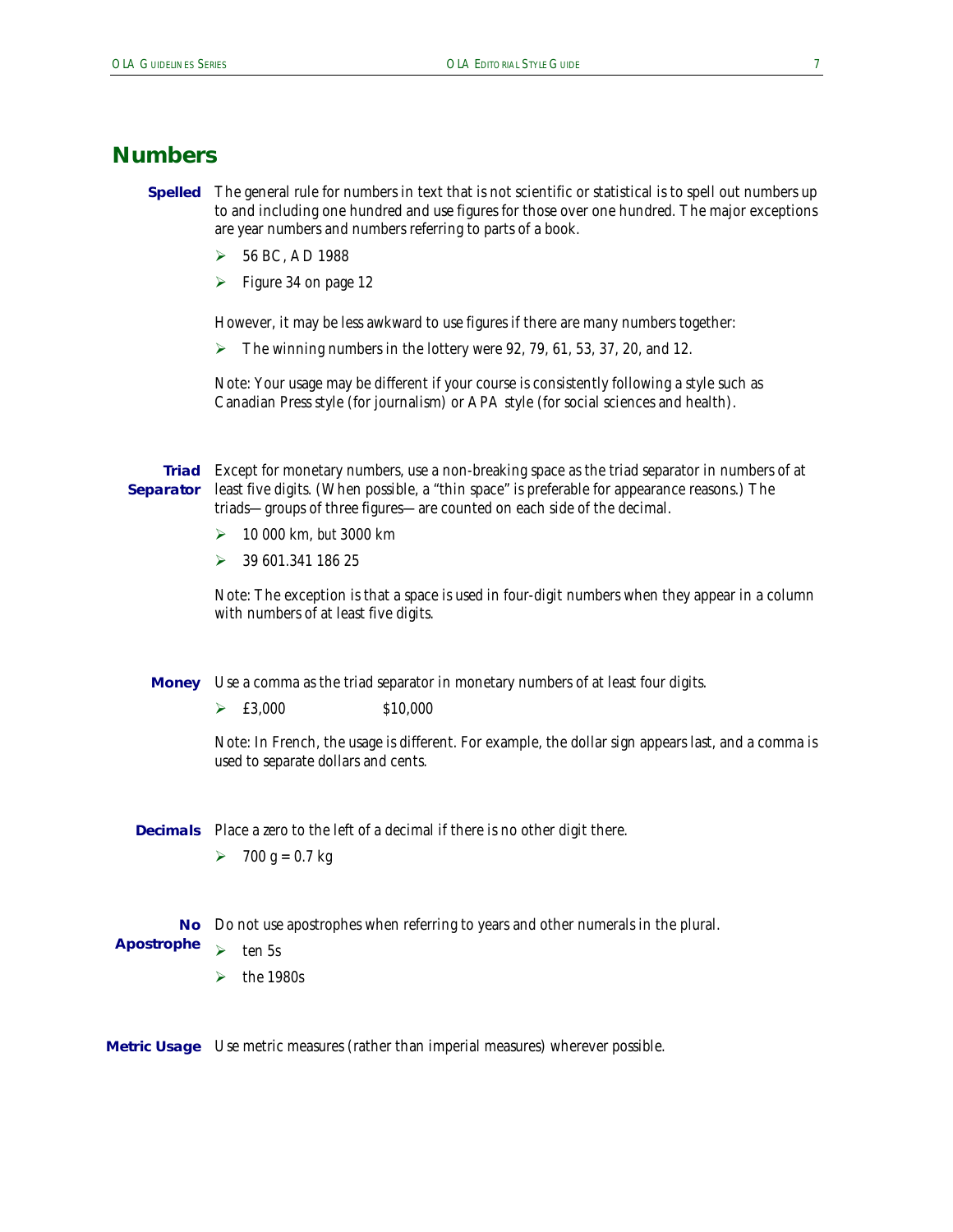# <span id="page-11-0"></span>**Spacing**

**Initials** Insert a space between the initials of a proper name.

 $\triangleright$  H. R. MacMillan Planetarium

|                                                                                                                 | <b>Degree Signs</b> In references to temperature, do not use a space between the degree sign and C or F. |                      |                                                                                |  |
|-----------------------------------------------------------------------------------------------------------------|----------------------------------------------------------------------------------------------------------|----------------------|--------------------------------------------------------------------------------|--|
|                                                                                                                 |                                                                                                          | $\geq 100^{\circ}$ C | $212^{\circ}F$                                                                 |  |
| Constantinople of the local contract of the local contract of the local contract of the local contract of the c |                                                                                                          |                      | <b>Metric</b> Insert a non-breaking space between numerals and metric symbols. |  |

| <b>Symbols</b><br>$\geq 2.5$ cm | 54g | $50 \text{ km/h}$ |
|---------------------------------|-----|-------------------|
|---------------------------------|-----|-------------------|

# <span id="page-11-1"></span>**Displayed Lists**

The preferred form for listing includes an introductory colon, a capital letter at the beginning of each listed item, and no punctuation at the end.

- $\triangleright$  Write a brief explanation for each of the terms or names below:
	- Natural history
	- Plato
	- Natural selection
	- Homeostasis
- $\triangleright$  By the time you finish your work on this unit, you will be able to:
	- Take a two-minute timing.
	- Spread-centre a word or words.
	- Apply the proofreading mark for "delete."

## <span id="page-11-2"></span>**Quotations**



Treat poetry of at least two lines as a block quotation. **Poetry**

When lines of poetry are too long for the column width, indent run-over lines a further two spaces.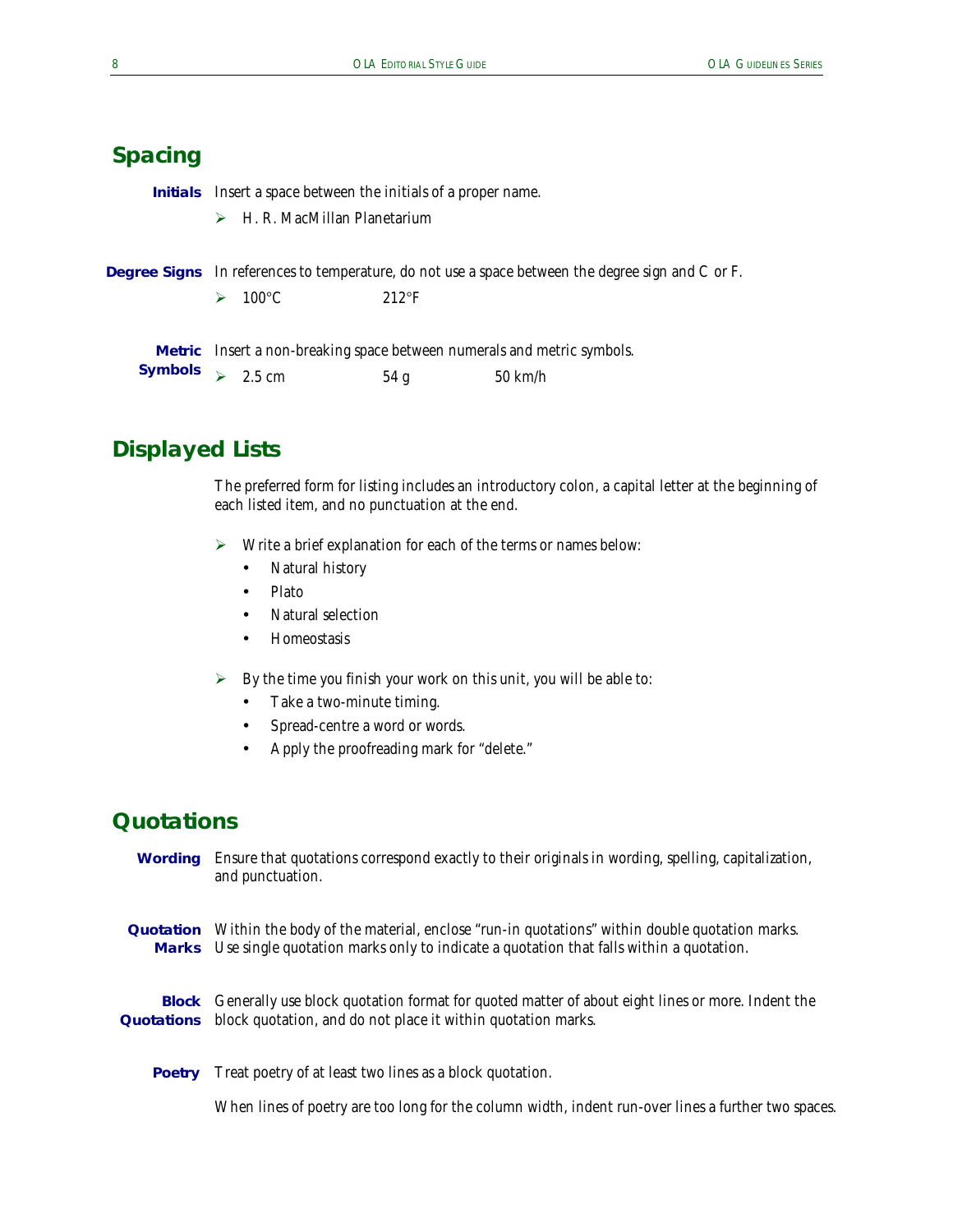#### <span id="page-12-0"></span>**Citing Sources**

Cite sources in the following ways unless a particular course development team is consistently using a specific style that the students are required to use in their papers. For example, some courses follow the *Publication Manual of the American Psychological Association* (APA); APA style is outlined in OLA's *Social Sciences Style Guide*. Similarly, other courses follow Modern Languages Association (MLA) style, as outlined in OLA's *Writer's Style Guide.*

Footnotes Avoid using footnotes for citations in OLA courses.

Course Provide full publication information for assigned textbooks for a course (in the Course Manual **Textbooks** or equivalent document).

 $\triangleright$  Required textbook:

Torres, Hazel O., and Ann Ehrlich. *Modern Dental Assisting*. 3d ed. Philadelphia: W. B. Saunders, 1985.

Subsequent references to the textbook may be abbreviated. Use one of the following shortened forms of citation consistently throughout any one course.

- $\triangleright$  (Torres and Ehrlich, p. 121)
- # (*Modern Dental Assisting,* p. 121)

*Without bibliography:* Where few citations are required, full publication information may be **In Running Text** placed in parentheses.

- $\triangleright$  The em space, as F. Howard Collins describes it, is "the square of the body of any size of type" (*Authors and Printers Dictionary,* 11th ed., London: Oxford University Press, 1979, p. 128).
- # In his *Authors and Printers Dictionary,* F. Howard Collins gives useful definitions of the em space (11th ed., London: Oxford University Press, 1979, p. 128) and other typographical terms.

*With bibliography:* Under the following conditions, list the cited works in full in a bibliography or reference list at the end of the unit.

- $\Box$  When the name of the author cited is used in the sentence:
	- $\triangleright$  In his summary of research findings, Blake (1980) concluded that much research produces only "folk knowledge"; that is, the results are no more than common sense.
- $\Box$  When the author's name is not used in the sentence:
	- $\triangleright$  One study (Blake 1980) found that much of what passes for research actually produces only "folk knowledge."
- $\Box$  When a specific page or other division of the cited work follows the date:
	- $\triangleright$  One study (Blake 1980, p. 89) found that much of what passes for research actually produces only "folk knowledge."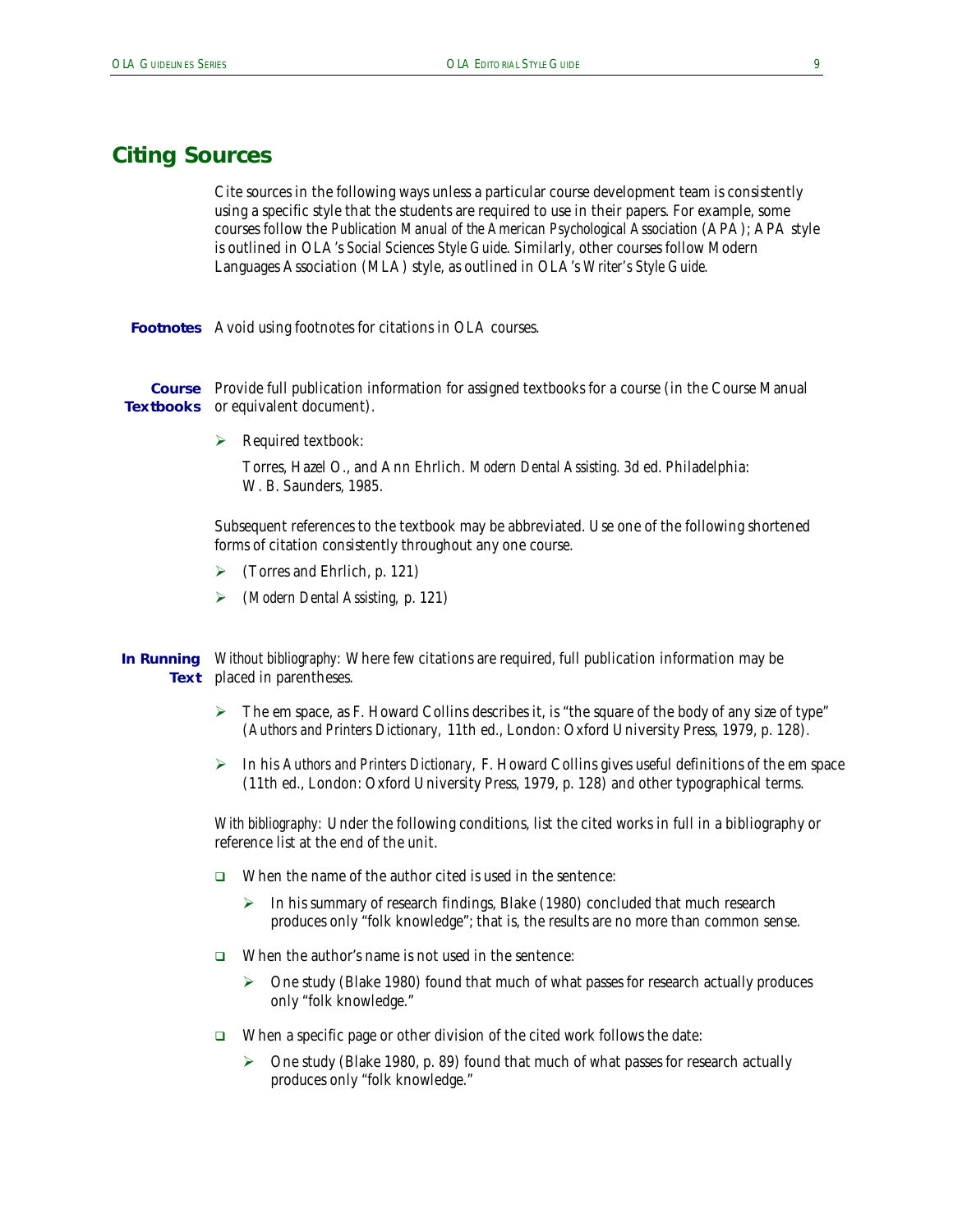| <b>Following Block</b> Without bibliography: The citation should include author, title, place of publication, publisher,<br><b>Quotations</b> date, and page number.                                                                                                                                                                                    |  |  |  |  |
|---------------------------------------------------------------------------------------------------------------------------------------------------------------------------------------------------------------------------------------------------------------------------------------------------------------------------------------------------------|--|--|--|--|
| $\triangleright$ Nothing happened. Nothing! Nothing! as she leant her head against Mrs. Ramsay's<br>knee. And yet, she knew knowledge and wisdom were stored up in Mrs. Ramsay's<br>heart. How then, she had asked herself, did one know one thing or another thing<br>about people, sealed as they were? (Virginia Woolf, To the Lighthouse, New York: |  |  |  |  |

Harcourt, Brace & World, 1955, p. 79)

*With bibliography:* If there is a bibliography or reference list at the end of the unit, the following form of citation is adequate:

➣ Nothing happened. Nothing! Nothing! as she leant her head against Mrs. Ramsay's knee. And yet, she knew knowledge and wisdom were stored up in Mrs. Ramsay's heart. How then, she had asked herself, did one know one thing or another thing about people, sealed as they were? (Woolf, 1955, p. 79)

Citations following centred poetry or display quotations are placed two lines below the last line of the quotation and are aligned flush right with the longest line. **Following Poetry/Display**

**Quotations**

➣ Jewels in joy designed To ravish the sensuous mind Lie lightless, all their sparkles bleared and black and blind.

> Thomas Hardy, The Convergence of the Twain (Lines on the Loss of the *Titanic*)

#### **Citing Electronic Sources**

Works on the World Wide Web are cited in much the same way as printed works. They are included as parenthetical references, and section numbers (such as paragraph numbers) are included if available. For more information, visit the relevant Web pages (provided below along with examples of MLA and APA style):

- ! OLA Library page at<http://www.ola.bc.ca/ol/services/library/ecitation.html>
- □ Modern Languages Association (MLA) page at http://www.mla.org/style/sources.htm
	- # McGuire, J. "Oscar Wilde and the Dreyfus Affair." *Victorian Studie*s 41.1 (1997): 28 pars. 19 March 1999 http://www.indiana.edu/~iupress/journals/vic-toc.html.
	- # *MLA Style.* Modern Languages Association. 10 Feb. 2000 http://www.mla.org/style/sources.htm .
- ! American Psychological Association (APA) page at<http://www.apa.org/journals/webref.html>
	- # Smith, E. (1999). What you need to know about hate on the Net. *Electronic Journal of Sociology*, 3, 32–57. Retrieved March 17, 1999 from the World Wide Web: http://www.sociology.org/content/vol003.002/smith.html
	- # *Electronic reference formats recommended by the American Psychological Association*. (1999, November 19). Washington, DC: American Psychological Association. Retrieved February 10, 2000 from the World Wide Web: http://www.apa.org/journals/webref.html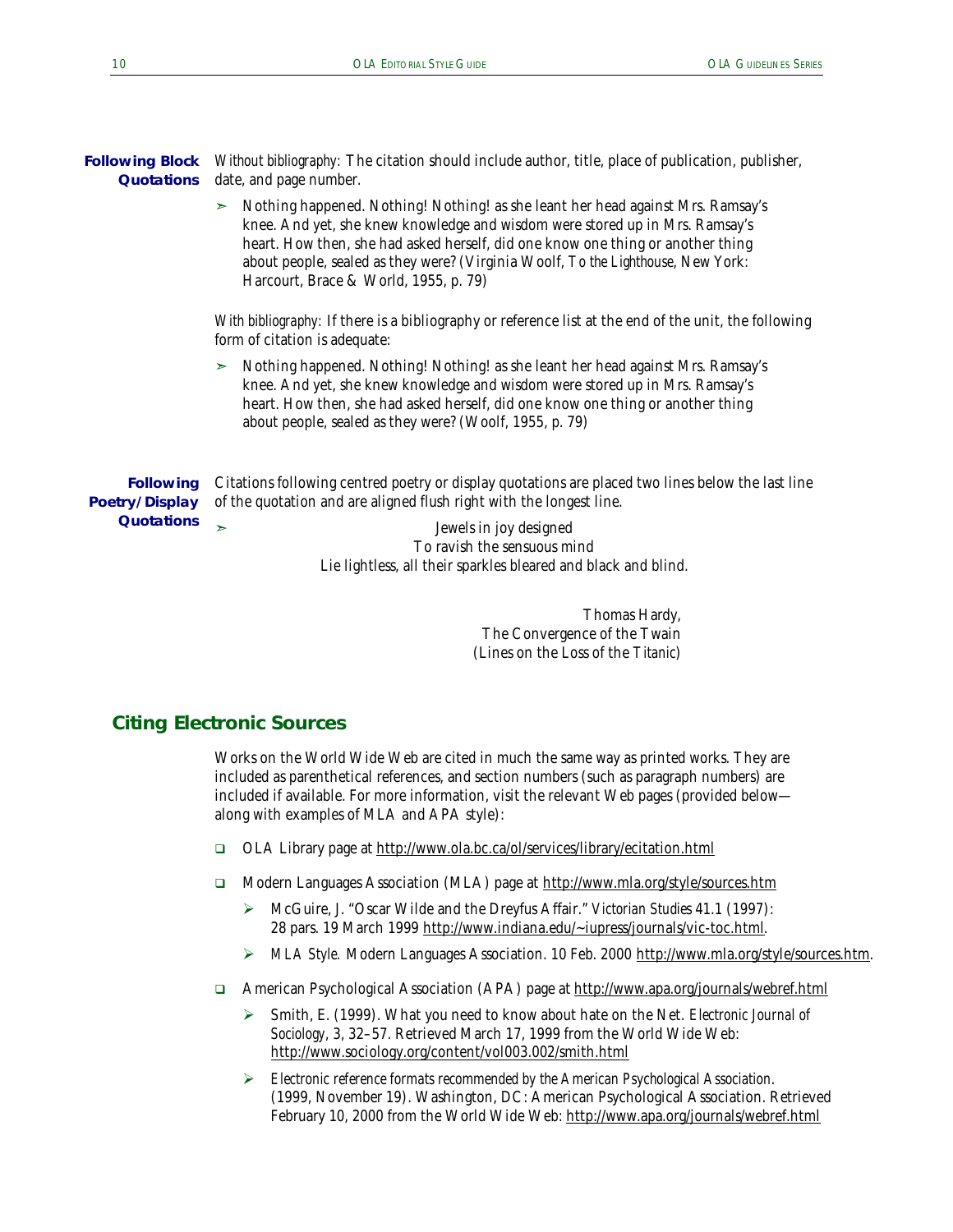# <span id="page-14-0"></span>**Bibliographies/Reference Lists**

If it is necessary to use a bibliography or reference list, do so in the following ways unless your course development team is consistently using another style throughout the course materials, e.g., because students are required to use it in their papers.

**Book** For a book, provide the following facts:

- The names of the author(s), editor(s), or institution(s) responsible for the writing of the book
- $\Box$  The full title of the book, including the subtitle (if any)
- $\Box$  The series title (if any) and the volume or number in the series
- $\Box$  The total number of volumes (of a multi-volume work)
- $\Box$  Edition (if not the first edition)
- $\Box$  City of publication
- □ Publisher's name
- $\Box$  Date of publication
	- # Hodges, John C., and Mary E. Whitten. *Harbrace College Handbook*. 8th ed. New York: Harcourt Brace Jovanovich, 1977.

Article For an article in a periodical, provide the following facts:

- ! Author
- **D** Article title
- □ Periodical name
- ! Volume number (sometimes issue number)
- **Date**
- $\Box$  Pages on which the article appears
	- # Morris, Cathy. "Universities of the Third Age." A*dult Education* 57 (September 1984): 135–39.
- Here are examples of APA style (outlined in the OLA document *Social Sciences Style Guide*) for **APA Style**a book and an article in a reference list.
	- # Garbo, Z., & Jones, A. J. (1947). *The psychology of vision* (3rd ed.). Chicago: Bradstreet.
	- # Anderson, W. P. (1983). Enigmas of psychosensory malapropisms. *Journal of Comparative Hypochondria,* 17, 19–23.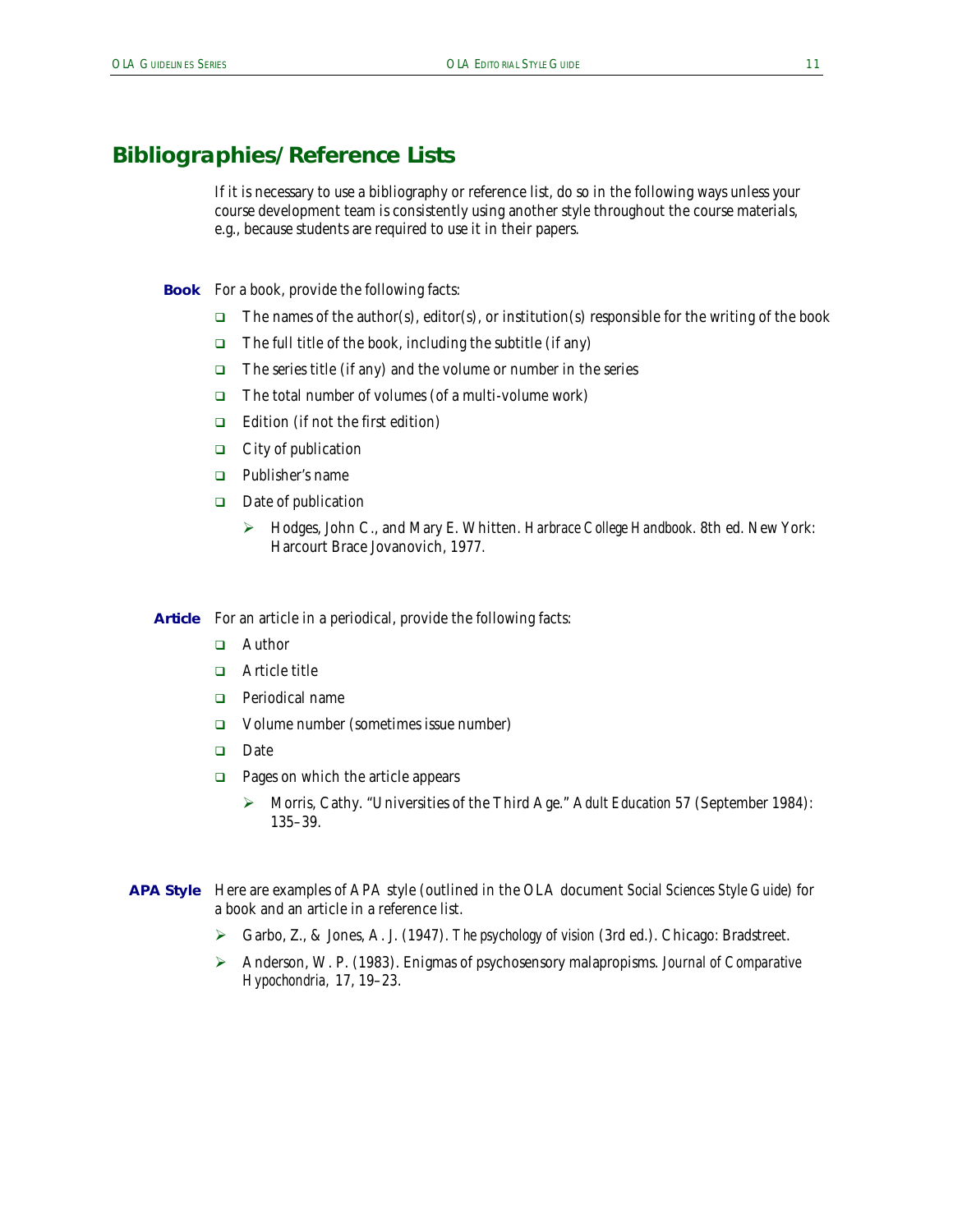# <span id="page-15-0"></span>**Appendix A: Proofreading Marks**

Standard proofreading marks are used for non-electronic editing, copyediting, and proofreading.

# This page will be more legible if you print it out*.*



**Insertion and Deletion** 



#### **Punctuation**



- $\Box$  Brackets
- $\blacktriangleleft$  > Angle brackets

#### **Type Size and Style**

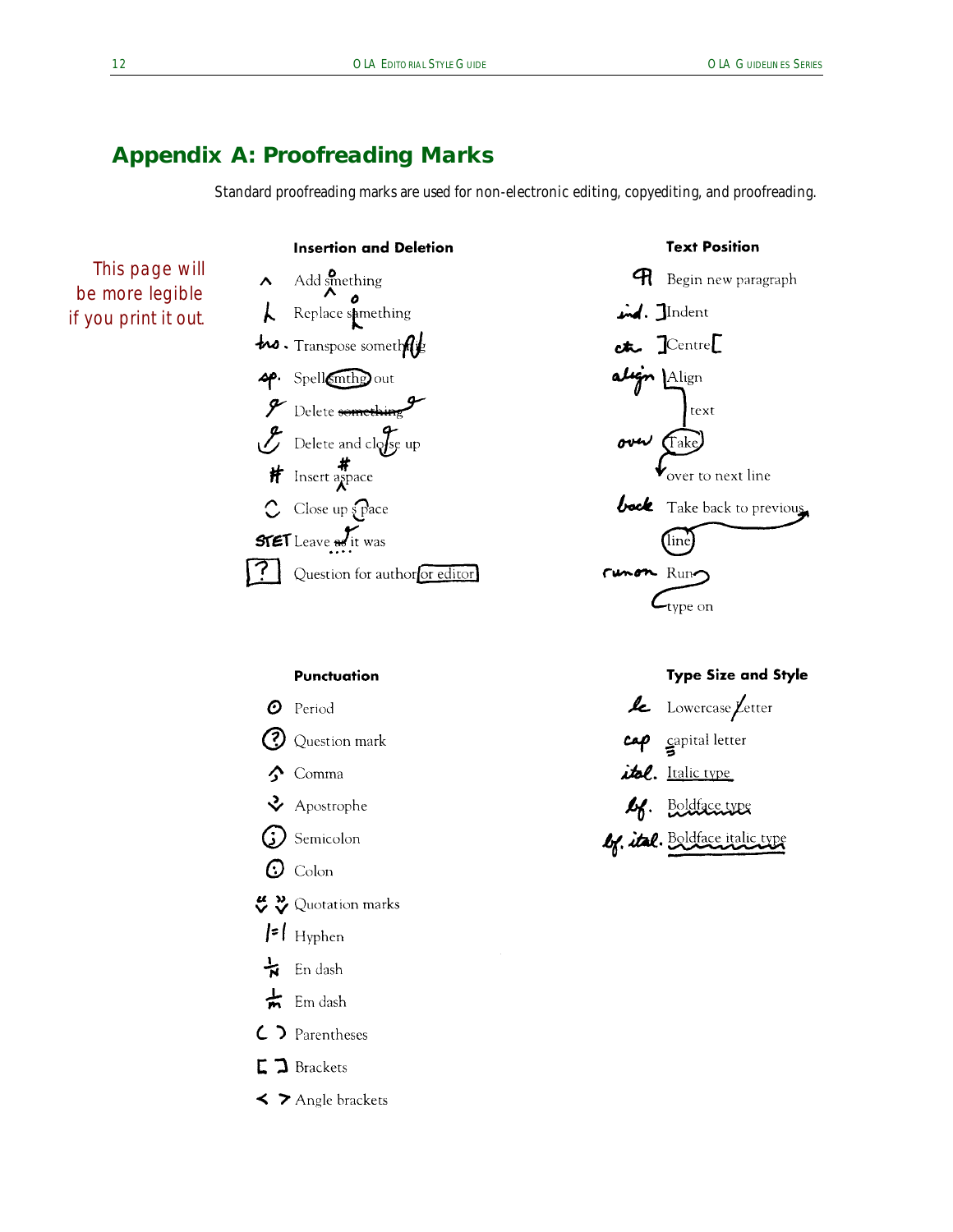# <span id="page-16-0"></span>**Appendix B: OLA Style Checklist**

Please ensure that you are following the *OLA Editorial Style Guide*. If you need to make changes in response to this style checklist, you will generally be able to use your computer program's "Replace" function.

- $\Box$  Spelling checked—without changes to spelling within quotations.
- $\Box$  Double spaces replaced with single spaces.
- In print documents (but not Web documents), straight quotation marks (") changed to smart quotation marks (" "); straight apostrophes (') changed to smart apostrophes ('). Note: Inch (") and foot (') symbols remain straight.
- $\Box$  Periods and commas placed inside (before) end quotation marks.
- ! Comma placed before the conjunction (e.g., *and*, *or*, *but*) in any series of at least three items (e.g., apples, oranges, and pears).
- $\Box$  Any variation of the em dash (space hyphen space, space hyphen hyphen space, and hyphen hyphen) changed to an em dash—the long dash—except where an em dash has to be simulated on Web pages.
- $\Box$  Any hyphen intended to mean "to" changed to an en dash, which is longer than a hyphen but shorter than an em dash (e.g., pp. 54–65, *not* pp. 54-65 or pp. 54—65).
- $\Box$  No spaces around en dashes and em dashes.
- $\Box$  Period or other closing punctuation at the end of every complete sentence, including sentences in graphics and tables.
- $\Box$  Bullets (• or an alternative that the team is using consistently throughout a course) before items in a list except when numbers are needed to show sequence or priority. (Note: Capitalize the first word after the bullet or number.)
- $\Box$  Numbers and metric symbols separated by a non-breaking space (e.g., 2.5 cm, 50 km/h).
- $\Box$  Triad separators consisting of non-breaking spaces in non-monetary numbers of at least five digits (e.g., 10 000 km) unless the project team has agreed to use the comma.
- $\Box$  Triad separators consisting of commas in monetary numbers of at least four digits (e.g., \$10,000).
- $\Box$  In text, initial capitals used only for proper nouns, names of parts of courses (e.g., Assignment File, Unit 4), and the first word in a sentence or listed item.
- $\Box$  In graphics, initial capital for the first word of each label.
- ! OLA course codes capitalized and course titles italicized when used within text (e.g. GEOG 230, *Introduction to Human Geography*).
- **E** SOLID CAPITALS changed to upper and lower case except when required (e.g., NASA, IBM).
- ! In print documents, *italics* preferred to **bolding** for emphasis—and used sparingly. In Web documents, **bolding** generally preferred to *italics.*
- ! On items to be stored in the OLA warehouse, inventory number on the lower left corner of the front (or Open School product code on the top right corner).